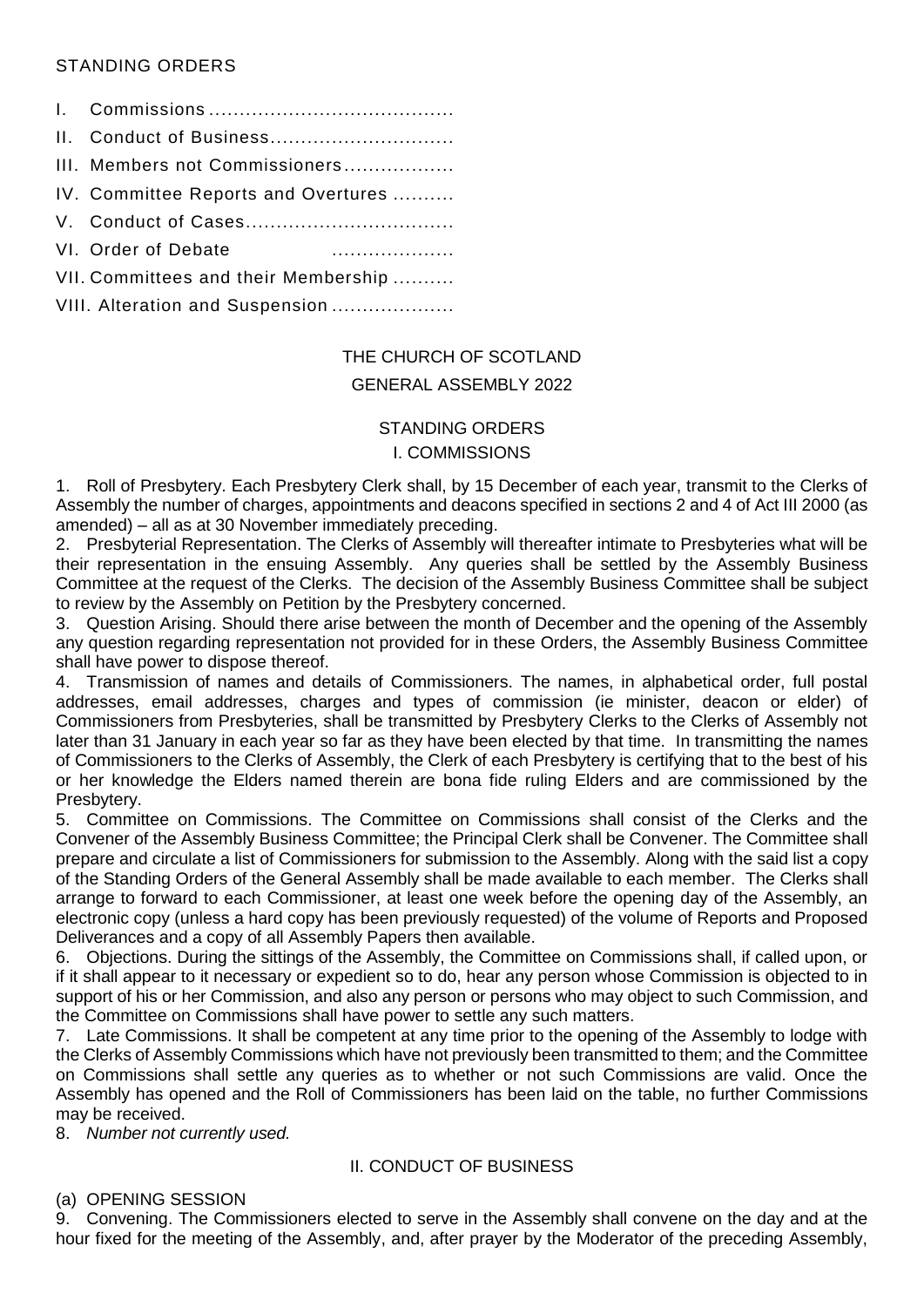the List of Commissioners shall be laid on the table.

10. Election of Moderator. The election of a Moderator shall then be made.

11. Her Majesty's Commission. Her Majesty's Commission to the Lord High Commissioner shall then be read and ordered to be recorded.

12. Her Majesty's Letter. Her Majesty's Letter to the Assembly shall then be read and a Committee shall be appointed to prepare an answer thereto.

13. Standing Orders. The Standing Orders shall be laid on the table.

14. Committee on Commissions. The Report of the Committee on Commissions (SO 5) shall be called for and disposed of.

15. Order of Business. The Assembly shall appoint a Procedure Committee, the Convener and Vice-Convener thereof normally to be the Convener and Vice-Convener respectively of the Assembly Business Committee. The Assembly Business Committee shall prepare and submit at the opening session an Order of Business for the first two days.

## (b) PROCEDURE COMMITTEE

16. The Procedure Committee shall consist of the Convener and Vice-Convener, plus the Moderator, the Clerks, the Procurator and the Law Agent.

17. First Meeting. The Procedure Committee shall meet on the opening day of the Assembly as intimated and thereafter as business may require. At its first meeting it shall consider the Draft Order of Business which shall have been prepared by the Assembly Business Committee for the business of the Assembly subsequent to the first two days, and shall be wholly responsible therefor.

18. Selection Committee. Commissioners to the General Assembly shall be free to nominate other commissioners to serve on the Selection Committee. The names of those proposed shall be brought before the first meeting of the Procedure Committee which, in turn and without being limited to those names proposed by commissioners who are not among its members, shall nominate a Selection Committee of twenty commissioners, including a Convener and Vice-Convener, whose function it shall be to select and submit to the Assembly for their approval names of persons to serve on all Special Commissions and Committees appointed during the sittings of the Assembly. Such persons need not be commissioners.

19. Communications. All letters addressed to the Moderator for the purpose of being communicated to the Assembly shall, in the first instance, be laid before the Procedure Committee, which shall advise the Moderator as to their disposal.

20. Paper through Boxes. Requests for permission to distribute material through Members' boxes should be submitted to the Assembly Business Committee before the commencement of the Assembly, and requests received thereafter shall be submitted to the Procedure Committee. Any other Committee concerned should be informed and supplied with copies, if available, of the material to be distributed.

#### (c) DEVOTIONAL EXERCISES

21. The Lord's Supper. The Assembly shall celebrate the Sacrament of the Lord's Supper at a time appointed by the General Assembly at its opening session.

22. Acts of Worship. The Moderator shall be responsible to the Assembly for the conduct of all acts of worship, and shall consult the Assembly Business Committee or the Procedure Committee anent any proposed innovation in such conduct.

#### (d) MISCELLANEOUS

23. Minutes. The minutes of each day's proceedings, if available, together with the Agenda for the following day or days, intimations of meetings of Committees, and Notices of Motion, shall be circulated as the "Assembly Papers", and shall be made available for all members. The Minutes, being taken as read and full opportunity having been given for correction, shall be approved as available. It shall always be in order at the close of any particular item of business to move that the Minute thereanent be adjusted and approved. Before the dissolution of the Assembly a small Committee, appointed for the purpose, shall be authorised to approve the Minutes not already approved by the Assembly.

24. Quorum. The quorum of the Assembly shall be thirty-one, of whom not less than sixteen shall be Ministers. Any Member may at any time call the attention of the Moderator to the fact that there is not a quorum present, and if, on a count being made, it is found that such is the case, it shall be the duty of the Moderator to suspend or adjourn the session.

25. Tellers. The Assembly Business Committee shall submit for the approval of the Assembly at their first session a proposed Panel of Tellers. (See SO 105.)

26. Acts of Assembly. The Committee on Commissions (SO 5) shall arrange for the text of the Acts of Assembly to be finalised and shall include in the Assembly Papers of the penultimate day an Interim Report thereon, which shall be considered on the last day of the Assembly.

27. Examination of Records. Minutes of the Standing Committees of the Assembly shall be examined by the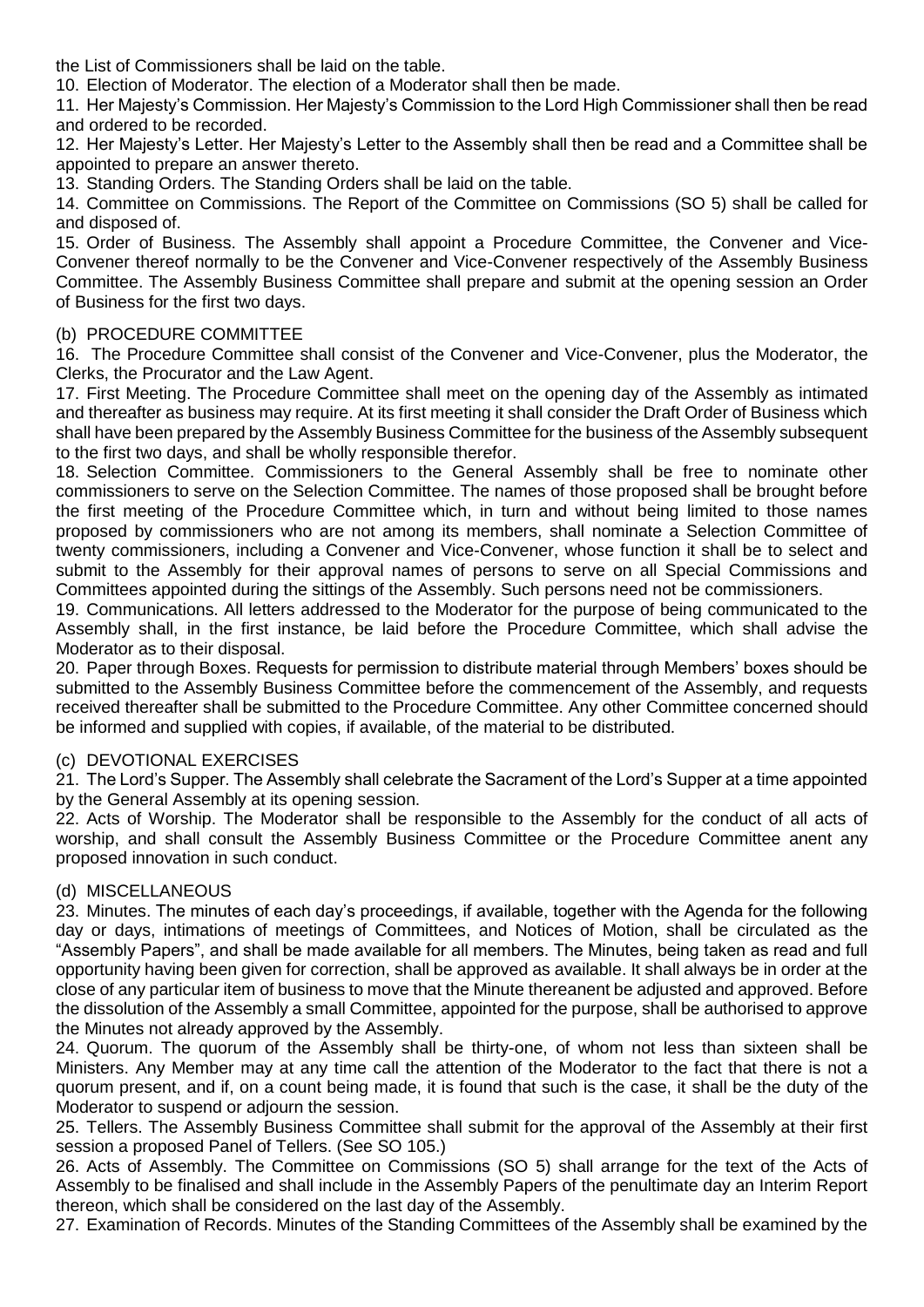Legal Questions Committee. The Committee shall report thereanent to the General Assembly. 28. Returns to Overtures.

(a) A Committee on Overtures and Cases, consisting of the Clerks, Procurator and Law Agent of the Church (with the Principal Clerk as Convener) shall advise any Committee or individual on the procedure to be followed in respect of measures requiring process under the Barrier Act.

(b) For the avoidance of doubt, measures other than Acts of Assembly may be referred for the consideration of Presbyteries, in which case they shall be presented to the General Assembly in the form of an Overture set out as an Act.

(c) For the avoidance of doubt, it is open to the General Assembly to decline to consider any motion of which it believes inadequate notice has been given, considering the nature of its content.

(d) Measures remitted to Presbyteries by an Overture under the Barrier Act shall be accompanied by a note of the voting figures in the General Assembly, the text of the relevant Report and a note by the Clerks explaining any technical or legal matters contained in the Overture.

(e) All Presbyteries shall make a return in respect of every Overture sent down under the Barrier Act. The return shall be made upon the schedule sent electronically to the Presbytery Clerk for the purpose, transmitted to the Clerks of Assembly, and then submitted to the Committee on Overtures and Cases. The Committee shall classify the returns and make a report to the next Assembly. It shall be the duty of the Committee to report not only the number of Presbyteries for and against an Overture, but also the numbers voting in the Presbyteries as reported in the schedule.

(f) The Report of the Committee shall include the text of such Overtures as have been approved by a majority of Presbyteries.

(g) The Assembly Business Committee shall ensure that the Committee's Report classifying returns is taken by the General Assembly no later than session 2 thereof, and in any case before any debate that in the opinion of the Committee on Overtures and Cases would more usefully follow consideration of the Committee's Report.

(h) The Report of the Committee shall be given in to the Assembly by the Principal Clerk, with the reply to the debate on the merits of the measure given by the relevant Convener. Both should be available to answer questions, as appropriate.

29. Special Commissions and Committees.

Special Commissions or Committees will only be appointed where the General Assembly has no existing Standing Committee to which the matter under consideration can, in all the circumstances, properly be remitted. In normal circumstances, business proposed by Councils or Committees of the General Assembly or proposed by Commissioners in the course of debate shall be remitted to one or more of the appropriate Standing Committees listed in SO 113. When, from time to time, a Standing Committee requires to co-opt relevant expertise in order to fulfil the work remitted to it by the General Assembly, it should acknowledge the same in its Report to the General Assembly.

30. Closing of Assembly.

When the business set down for the last day of the Assembly has been disposed of, the Assembly shall be closed by addresses by the Moderator to the Assembly and to the Lord High Commissioner, and by an address by the Lord High Commissioner to the Assembly, during an act of worship, and dissolved according to the practice of the Church.

#### III. MEMBERS NOT COMMISSIONERS

(a) MEMBERS *ex officiis*

31. These are the Moderator of the Assembly, on election, and the immediately preceding Moderator, the Clerks, Procurator, and Law Agent, and also the Convener and Vice-Convener of the Procedure Committee upon their election.

They have all the rights and privileges of Commissioners.

# (b) CORRESPONDING MEMBERS, DELEGATES AND VISITORS – DEFINITION

32. Corresponding Members. Representatives of Departments and Standing Committees as stated in SO 33. Delegates from other Churches. Representatives of other Churches who come in response to an

invitation from the Principal Clerk sent at the request of the Faith Impact Forum or from the Committee on Ecumenical Relations to their Church to send a delegate or delegates to the General Assembly and who are duly accredited by the Courts or equivalent authority of their Churches.

Visitors. Visitors from other Churches who come with a Letter of Introduction from Assembly or Presbytery Clerks or equivalent officer of their Church.

33. Corresponding Members

1. (a) Each of the following bodies shall have the right to appoint for each day of the General Assembly, one member or staff-member to act as a Corresponding Member: Faith Nurture Forum, Faith Impact Forum,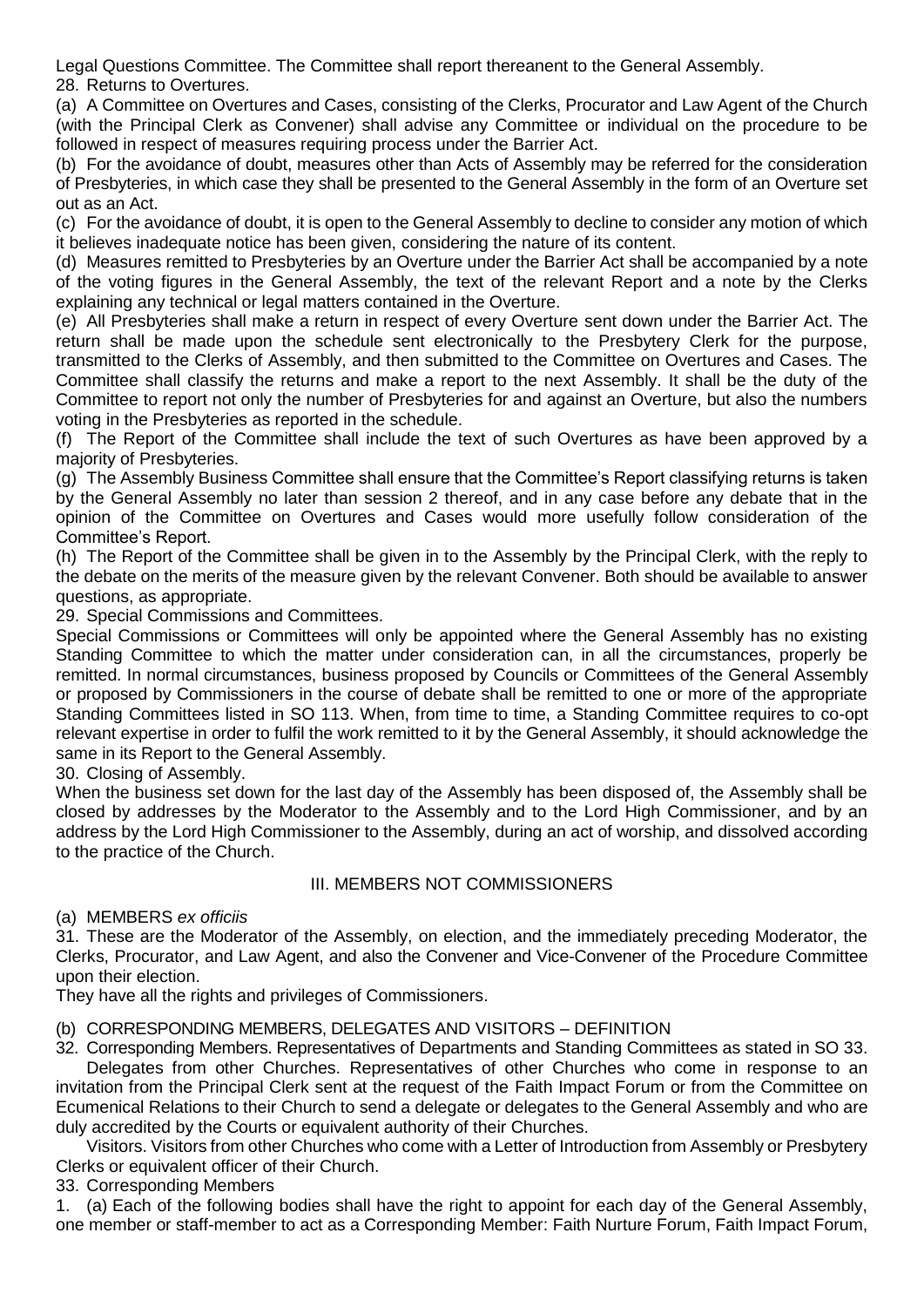Social Care Council, Ecumenical Relations Committee, General Trustees, Church of Scotland Guild, Trustees of the Housing and Loan Fund, the Legal Questions Committee, the Nomination Committee, Safeguarding Committee, Stewardship and Finance Department, the Church of Scotland Pension Trustees and the Theological Forum.

(b) Each such body will advise the Assembly Business Committee not less than one week before the commencement of the General Assembly of the name of the Corresponding Member appointed for each day. The names of Corresponding Members appointed under this Standing Order shall be included in the Assembly Papers.

2. The Chief Officer, the Head of Faith Action, the Heads of the Faith Nurture Forum and Faith Impact Forum, the Secretary of the Social Care Council, the Ecumenical Officer, the Editor of Life and Work, the General Treasurer, the Head of Human Resources, the Convener of the Nomination Committee, the Scottish Churches' Parliamentary Officer and the Head of Communications shall be Corresponding Members when not Commissioners.

3. The Assembly Trustees, (including the Chair of the General Trustees as an Assembly Trustee *ex officio*), being the Charity Trustees of the Unincorporated Councils and Committees of the General Assembly, shall also be Corresponding Members when not Commissioners.

34. Status. Corresponding Members of Assembly shall be entitled to attend all sessions of the same and to speak on any matter before the Assembly affecting the interests of their Council or Committee, where applicable, but shall not have the right to vote or make a motion.

# (c) YOUTH REPRESENTATIVES

35. Status

(i) One person between the ages of eighteen and twenty-five on the opening day of the General Assembly shall, if possible, be appointed by each Presbytery to serve as a Youth Representative; each Representative shall be involved in the life of a congregation within the bounds of the Presbytery and be regularly involved in the life and worship of the Church of Scotland. The minister of the congregation shall provide confirmation of this involvement if asked by the Faith Nurture Forum.

(ii) A further ten persons between the ages of eighteen and twenty-five on the opening day of the General Assembly shall be appointed as Youth Representatives to each Assembly, such Representatives to be selected by the Faith Nurture Forum in terms of a process prescribed by that Forum and the names passed to the Clerks of Assembly by 31 March each year.

- (iii) Youth Representatives shall be entitled to speak and move motions but not to vote: during debates on Committee reports during debates on Overtures
- (iv) Youth Representatives shall not be entitled to speak, move motions or vote: during debates on Petitions or cases
	- during debates on matters affecting General Assembly procedure or Standing Orders
- (v) Youth Representatives shall not be members of the Commission of Assembly.

# **Oversight**

(vi) The Faith Nurture Forum shall take responsibility for Youth Representatives and shall extend to them appropriate hospitality.

# (d) DELEGATES AND VISITORS

36. Reception. Delegates from other Churches shall be received and welcomed by the Moderator. The Assembly Business Committee is authorised, after consultation with the Faith Impact Forum and the Ecumenical Relations Committee, to recommend to the Moderator to invite two specified delegates to convey greetings briefly after all the delegates have been received and welcomed by the Moderator. 37. Status.

(i) Delegates to the Assembly shall have the right to attend all sessions and to speak on all matters before the Assembly, except when the Assembly are exercising judicial functions, but shall not have the right to vote. (ii) Visitors shall have the privilege of seats in the Assembly but without the right to speak or vote. As in the case of Delegates, the officials of the Faith Impact Forum, the Ecumenical Relations Committee, or other relevant Council or Committee shall extend appropriate hospitality to Visitors.

38. Oversight. The officials of the Faith Impact Forum, the Ecumenical Relations Committee, and other Councils or Committees which may be interested in Delegates, shall see that Invitations to Assembly functions are procured for the Delegates, and that the Members of Assembly shall do everything in their power to make the visits of all the Delegates pleasant and profitable.

# (e) NON-MEMBERS

39. Guest Speakers. Where any Committee wishes that one of its members or staff members, not being a Member of Assembly, should have an opportunity of addressing the Assembly in connection with the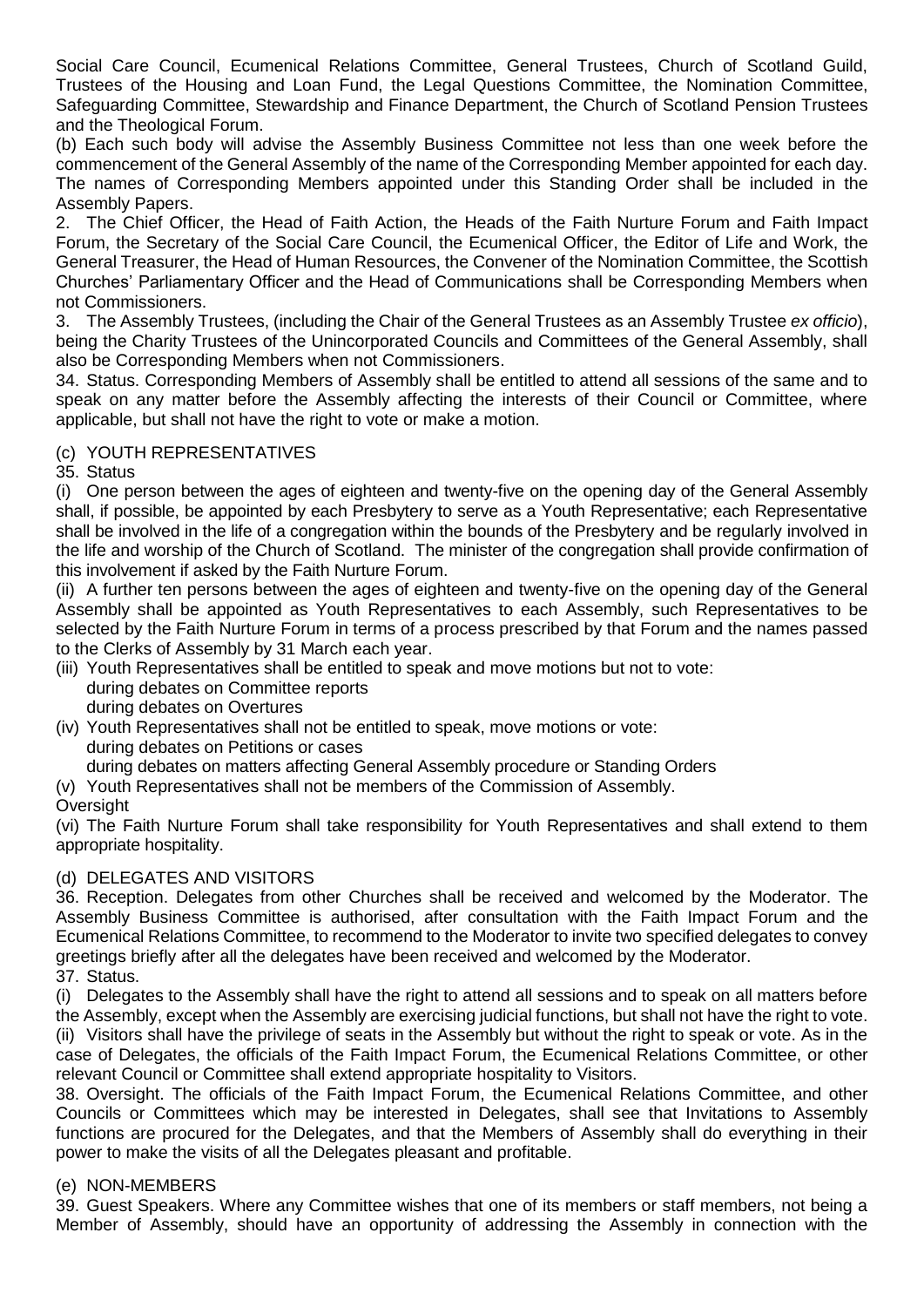discussion of its Report, the Convener shall seek the permission of the Moderator; for the avoidance of doubt, such permission may be sought during a debate. Where any Committee wishes that a person, not being a Member of Assembly or member or staff member of that Committee, should address the Assembly, the Convener shall submit the name of such person for approval to the Assembly Business Committee before the Assembly opens, or to the Procedure Committee during the sittings of the Assembly, and the decision of the Assembly Business Committee or Procedure Committee shall be final, unless the Assembly themselves shall resolve in terms of SO 129 hereof to dispense with the observance of Standing Orders in respect of that particular matter.

40. Conference Sessions. The Assembly Business Committee, or the Procedure Committee, in consultation with other Councils and Committees as appropriate may invite the General Assembly to meet in conference sessions and arrange for guest speakers to address such sessions. Councils and Committees shall also be free to invite guests, whom they consider to have a particular interest in the matter under discussion, to participate in the debate. When the General Assembly is meeting in conference no resolutions shall be framed or decisions taken. Expert speakers invited to address the conference shall be allowed a maximum time of fifteen minutes. All other speeches shall be limited to five minutes.

## IV. COMMITTEE REPORTS AND OVERTURES

## (a) REPORTS

41. Transmission. Reports of all Committees reporting to the Assembly shall be transmitted to the Clerks of Assembly not later than the first Monday after the third Tuesday in February each year provided that, by arrangement with the Clerk of Assembly, a Statement and Proposed Deliverance on the Budget of the Church, report on Congregational Statistics as reported by Kirk Sessions through Presbyteries and report on Statistics of Ministry may be submitted at a later date, but in time to be included and circulated with the Reports. All Reports shall be accompanied by the Deliverance to be proposed to the Assembly, and when the Proposed Deliverance exceeds two sections each section shall be numbered consecutively.

42. Circulation of Reports and Proposed Deliverances. It shall be the duty of the Clerks to arrange for all such Reports and Proposed Deliverances to be circulated in the authorised form to each Member of Assembly at least one week before the day of meeting. All Reports so distributed shall be held as read. Each Committee shall immediately after the rising of the Assembly furnish the publisher of the Reports with the number required for circulation.

43. Oral Reports and Reports of Sub-Committees. Oral Reports shall not be received, and no Sub-Committee shall give any Report to the Assembly.

44. In Retentis. Reports shall not be engrossed in the Minutes, but a copy of each Report certified by one of the Clerks as being that given to the Assembly, shall be kept in retentis; and the Reports thus collected shall be preserved among the other Records of the Assembly.

45. Questions on Reports. After the Deliverance on the Report of any Committee has been moved and seconded the Assembly, before dealing with any other motions or amendments thereon, shall have opportunity for asking questions on the Report, this being without prejudice to the right of Members to put questions, with the leave of the Assembly, at any subsequent stage.

46. Questions requiring Notice. It shall be in order to ask questions of the Convener regarding any matter in the care of the Committee to which no reference is made in the Report but in such cases timeous notice shall be given to the Convener.

47. Deliverance. The final Deliverance of the Assembly upon the Report of any Committee shall follow immediately after the consideration of that Report, except in the event of a special reason for the contrary having been approved by the Assembly and recorded in the Minutes.

48. Late Reports. Reports of Committees appointed during the sittings of Assembly, if they propose any motion not already circulated to Members, shall be submitted to the Clerks of Assembly at least one day prior to their being considered, and included in the "Assembly Papers".

#### (b) OVERTURES

49. Transmissions. All Overtures from Presbyteries passed on or before 24 April shall be sent to the Clerks of Assembly not later than that date in each year. Overtures from Commissioners shall be lodged with the Clerks not later than noon on the third last day of the meeting of the Assembly, unless the Assembly for special reason decide otherwise.

50. Circulation of Overtures. The Clerks shall arrange for the circulation of Overtures to Commissioners, at the expense (if any) of those promoting them, either with the papers for Cases or in the "Assembly Papers".

51. Form. Overtures should contain a brief statement of the matter to be brought before the Assembly together with a Proposed Deliverance, of which the first section shall be "The General Assembly receive the Overture".

52. When Taken. Overtures relating to matters under the care of the Committees of the Church whose reports are on the Agenda for one of the first two days of the Assembly shall be assigned by the Assembly Business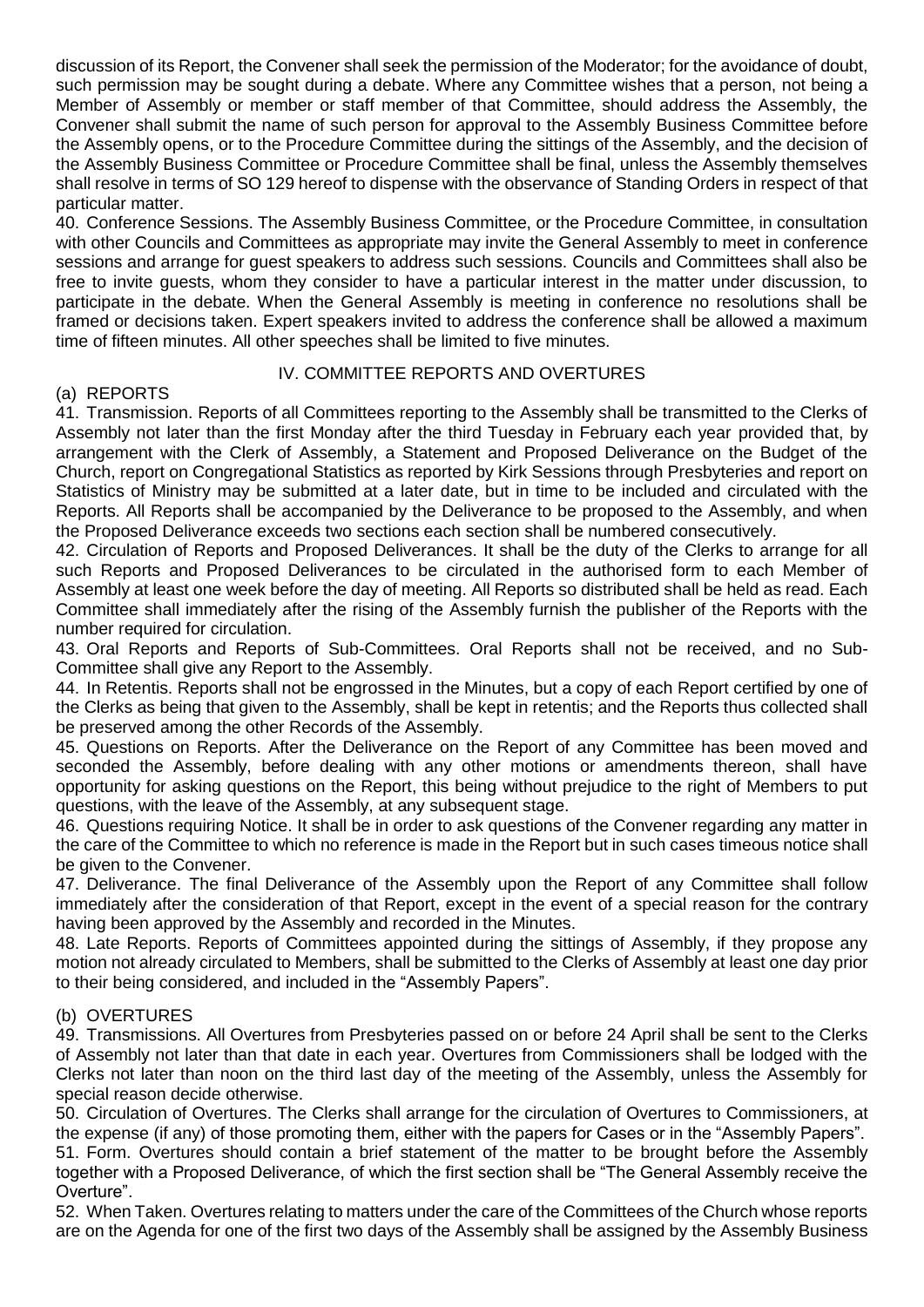Committee (unless the Committee on Overtures and Cases decides not to transmit) to the place in the discussion at which they shall be introduced to the Assembly. In other cases this shall be done by the Procedure Committee. When the Proposed Deliverance of an Overture is capable of being treated as a counter-motion or amendment to the Proposed Deliverance of a Committee, or as a new section of such Proposed Deliverance, it shall be so treated.

53. Grouping. Overtures on the same or cognate subjects shall be grouped by the Assembly Business Committee or Procedure Committee of the Assembly and only one speaker shall be heard introducing each group.

54. Introduction. An Overture from a Presbytery may be introduced by any member of that Presbytery, specially appointed for the purpose, at the bar; or by any one of its Commissioners to the Assembly in his or her place as a Commissioner.

#### (c) GENERAL

55. Matters Relating to Stipend. It shall not be competent for the Assembly, without due notice of motion in the hands of Commissioners in proper form (for example as a Proposed Deliverance, Notice of Motion or Crave of a Petition), to debate any proposal which might impact directly on or which might bring about binding changes to the terms and conditions of ministers which relate to stipend or stipend scales.

56. Proposals with Budgetary Implications. Prior to making any proposal, Commissioners should give due consideration as to whether this will incur the use of additional resources or affect the incoming resources for the Church's work, ie whether the proposal has budgetary implications. Advice on any proposal can be sought from the General Treasurer. A proposal with budgetary implications must be in the hands of Commissioners in proper form (for example, as a Proposed Deliverance, Notice of Motion, or Crave of a Petition). Specifically, to ensure sensible budget controls:

(a) Any proposal which involves new or additional expenditure whether of a one-off or recurring nature, must be accompanied by a statement specifying where funding will be found, whether by a reduction of existing costs; funding external to the Church or by an increase in the total amount to be met by congregations.

(b) Any proposal which results in a potential reduction in income, including a reduction in the total to be met by congregations, must be accompanied by a statement of where replacement funding will be found or expenditure reduced to compensate for the reduction in the income.

The Assembly Trustees shall have the right to comment upon any proposal in category (a) or (b) before any decision is taken.

57. Declaratory or Interim Act. The draft of any proposed Declaratory or Interim Act, as also the draft of any Overture which it is proposed to transmit to Presbyteries in terms of the Barrier Act (other than any Overture circulated in the volume of Reports), shall be circulated to Members and laid on the table of the Assembly at least one day before a Motion for the passing of such Declaratory or Interim Act, or for the transmission of such Overture to Presbyteries, is made in the Assembly.

# V. CONDUCT OF CASES

58. Commission of Assembly. The rules of procedure for the Appeals Committee of the Commission of Assembly shall be as set out in Schedule 2 to the Appeals Act (Act I 2014). Standing Orders 59 – 61 apply where a matter is being brought before the Commission of Assembly in terms of those powers of the Commission of Assembly not being exercised by the Appeals Committee, or before the General Assembly, being a petition, a reference or an appeal on a matter of doctrine. In Standing Orders 59 - 61 references to the General Assembly shall be taken to refer where appropriate to the Commission of Assembly and all references shall be so construed *mutatis mutandis*.

#### (a) LODGING OF PAPERS

59. Appeal; Dissent and Complaint; Petition. The papers in all cases intended to be brought before the Assembly, whether Appeals or Dissents and Complaints against the judgement of inferior courts, or Petitions, should be lodged with the Clerks of Assembly not later than 24 April, and must be lodged not less than fourteen days before the opening session of Assembly; except in the case of judgements pronounced within sixteen days of the meeting of Assembly, in which case they shall be lodged within forty-eight hours of the judgement being pronounced.

60. (a). Reference. In the case of Reference of a matter from an inferior court for the judgement of the Assembly the same limits as to time for lodging of papers in the case shall apply as in SO 59.

(b). Reference of Matter Previously Considered. Where the matter of a Reference has previously been under consideration of the Assembly, the Reference shall state the date when the matter was previously before the Assembly and shall narrate the Assembly's Deliverance thereon.

61. Answers. It shall be competent for all parties claiming an interest in the subject matter of an Appeal, Dissent and Complaint or Petition to lodge Answers thereto complying with the requirements of this SO 61.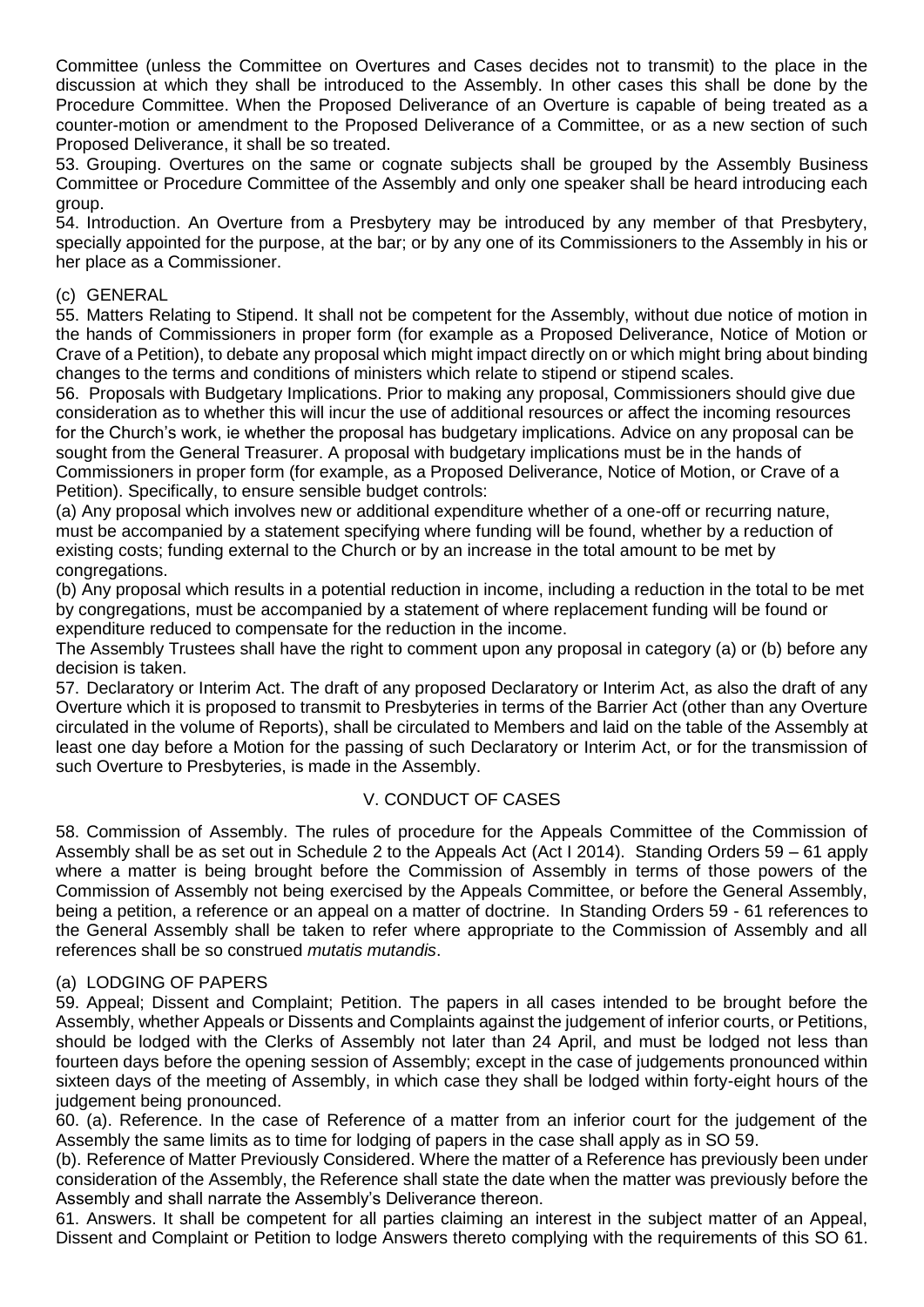Answers may be lodged any time after the Appeal, Dissent and Complaint or Petition is received by the Clerks, but not later than seven days before the opening meeting of Assembly. Answers shall be in the form of articulate numbered Answers to the narrative contained in the Appeal, Dissent and Complaint or Petition, indicating in particular matters of fact that are admitted and denied, and shall set forth a concise statement of the Respondent's case, together with a crave specifying the action the Assembly are invited to take thereanent.

## (b) PROVISION OF PAPERS

62. Circulation. It shall be the duty of the Clerks on receiving papers that are to come before the Assembly in connection with cases to arrange to have these circulated to Members in authorised form.

63. In Private. Papers relating to business dealt with by Presbyteries in private, or which the Committee on Overtures and Cases (SOs 70 - 71) consider should be taken in private, shall be circulated separately and may be dealt with by the Assembly in private.

64. Cost of Circulation of Papers. In cases of discipline brought before the Assembly by the Judicial Commission, by Reference from a Presbytery, or by complaint by a minority of the Court, the expense of circulation (if any) shall be borne by the Assembly Business Committee; in other circumstances by the Complainer or Appellant. In all other cases the expenses of circulating papers (if any) for the use of Commissioners shall be borne by the party having interest in the same or desiring a Deliverance from the Assembly.

65. In Retentis. A copy of every circulated paper shall be kept by the Clerks of Assembly to be retained among the Records of Assembly.

## (c) CIRCULATION OF PAPERS

66. Date of Dispatch. A copy of all papers transmitted to the Clerks of Assembly not later than 24 April shall be forwarded by them to each Member of Assembly at least one week before the opening day of the Assembly.

67. In Private. The Clerks of Assembly shall not issue in advance to Members the papers in cases which they think require to be conducted in private, until specially instructed by the Assembly so to do; but shall report such cases to the Convener of the Procedure Committee, for the information of that Committee, immediately after its appointment.

#### (d) INTIMATION TO PARTIES

68. Appeal; Dissent and Complaint. In all cases coming before the Assembly by Appeal or Dissent and Complaint it shall be the duty of the Clerks of Assembly to inform the parties on both sides as soon as possible of the time at which such case is likely to be taken by the Assembly. Such intimation shall, unless in a specific case the Assembly determine otherwise, be regarded as sufficient notice.

The Clerks shall further be bound, on application made to them for the purpose, to supply a copy of all papers circulated in pursuance of the foregoing Orders to the opposite party or parties in any case, or to his or her or their duly accredited Agents.

69. Petition. In every Petition it shall be the duty of the Petitioner to make such intimation of the Petition as may be necessary having regard to the nature of the Petition. Such intimation shall be made not more than seven days later than the time when the Petition is lodged with the Clerks of Assembly as provided in SO 59 above; and along with the Petition there shall be lodged a certificate signed by the Petitioner or his or her Agent setting forth the names of the parties to whom such intimation has been made or is to be made. The Assembly may refuse to dispose of any Petition if in their opinion sufficient intimation thereof has not been made.

#### (e) TRANSMISSION TO ASSEMBLY

70. Committee on Overtures and Cases. All papers lodged with the Clerks in cases of every sort in terms of the foregoing Orders shall be laid by them before the Committee on Overtures and Cases, which shall consider the same and report to the Assembly.

71. Decision not to Transmit. If the Committee on Overtures and Cases shall decide not to transmit to the Assembly any papers in cases duly lodged with the Clerks of Assembly it shall report the same to the Assembly at their first Session, or at the Session next after such decision, with its reasons for not transmitting the papers, and parties shall be entitled to be heard thereon at the bar of the Assembly. Intimation of a decision not to transmit papers shall be made to the parties concerned as soon as possible, and in time to allow of their being represented at the bar when the decision not to transmit is reported to the Assembly.

72. In Private. The Procedure Committee shall, in its first Report, specify any case which in its judgement requires to be conducted in private, and any case which does not appear to it to be of that character although the Clerks of Assembly may have reported it as such. The Assembly shall thereupon determine by a special Deliverance, at what stage in the proceedings the papers in such a case shall be issued to the Commissioners. In every case which the Assembly appoint to be conducted in private the instruction to issue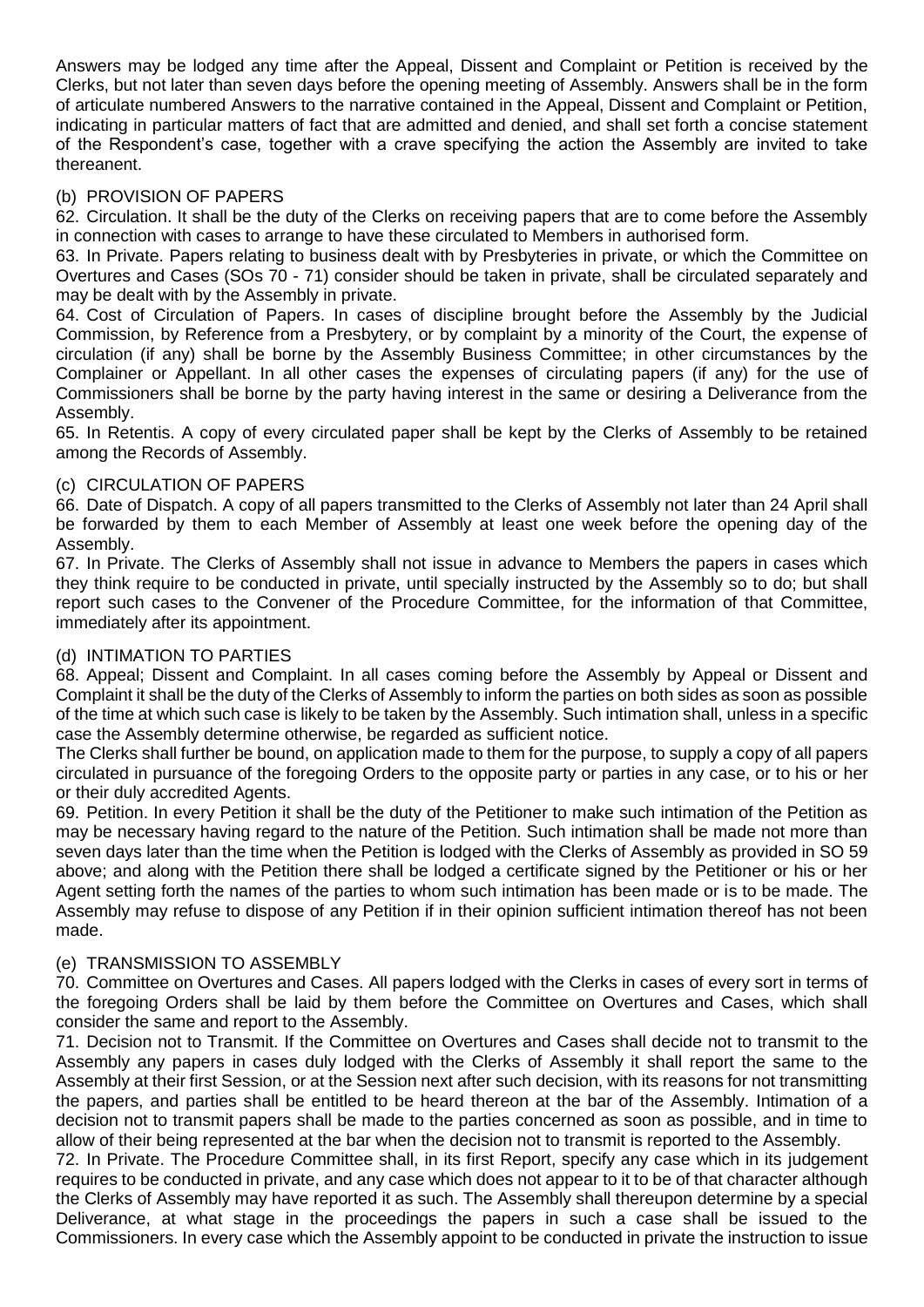the papers shall be accompanied by a special exhortation to the Commissioners to keep them private. 73. Proposed Legislation. All Overtures from Presbyteries or from Commissioners which propose the introduction of new or the amendment of existing Acts (or Regulations) shall contain the precise terms of the legislation which they propose; and the Committee on Overtures and Cases shall not transmit to the Assembly any Overture which is deficient in this respect, provided always that the Clerks and Procurator shall be available to assist with the framing of such proposals

# (f) HEARING OF CASES

74. Announcement. Before parties are heard in any contentious case the Clerk shall read the following announcement, viz – "The Commissioners are reminded that justice requires that all the pleadings at the bar should be heard by all those who vote in this case, and that their judgement should be made solely on the basis of the pleadings." Immediately before a vote is taken in such a case, the Clerk shall read the following further announcement, viz – "The Commissioners are reminded that only those who have heard all the pleadings at the bar are entitled to vote in this case."

75. Appeal; Complaint; One Appellant. In cases brought before the Assembly by Appeal, where there is only one appellant (or one set of appellants concurring in the same reasons of Appeal) and only one respondent (or one set of respondents concurring in the same answers to the reasons of Appeal) the case for the appellant (or set of appellants) shall be stated by him or herself or by his or her counsel, who at the same time shall submit such argument upon the case as he or she shall think fit. The party or counsel so stating the Appeal shall be followed by the respondent or his or her counsel who likewise shall submit such arguments upon the case as he or she shall think fit. At the close of the statement for the respondent the appellant shall be entitled to be again heard, and the respondent shall also be entitled to be heard in answer to the second speech for the appellant and if, in his or her final answer, the respondent shall state any fact or submit any argument not adverted to in his or her answer to the opening statement for the appellant, the appellant shall be entitled to a reply upon the new matter introduced in the final answer for the respondent. With the exception of this right of reply, so limited, more than two speeches shall not be allowed to any party at the bar.

76. Appeal; Complaint; More than one Appellant. In such cases as those referred to in SO 75 if there is more than one appellant (or set of appellants) insisting on the Appeal, or more than one respondent (or set of respondents) supporting the judgement appealed against, (a) on different grounds, or (b) in separate reasons or answers, each appellant shall be entitled to open and state his or her separate case, and each respondent shall be entitled to make his or her separate answer, and the debate shall be closed with a reply for the several appellants; provided always that it shall be competent to the parties, with consent of the Assembly to make any arrangement for conducting the debate other than herein prescribed, if it shall have the effect of limiting, further than is herein done, the number of speeches to be made from the bar.

77. Appeal; Complaint; Who may appear. Any Member of an inferior court whose judgement is brought under review of the Assembly may appear at the bar in support of the judgement; but, when Commissioners have been specially appointed by the inferior court to support its judgement, the Assembly shall not hear any Member of such court other than the Commissioners so appointed, unless any Member not so appointed but wishing to be heard can show a separate and peculiar interest to support the judgement; and in all such cases it shall be competent to the Assembly to limit the number of Members of an inferior court who shall be heard in support of the judgement under review.

78. Dissents and Complaints. In SOs 75 to 77, "Appeal" includes "Dissents and Complaints" and "Appellant" includes "Complainer".

79. Petition. In cases brought before the Assembly as the court of first instance by Petition, the party promoting the application shall be entitled to be heard in support of the same; and the Assembly shall also hear an answer from any party at the bar claiming to be heard whom it shall consider to be a proper respondent, and the debate at the bar shall be closed with a reply from the person promoting the application. 80. Reference. In cases brought before the Assembly by reference from a Presbytery the reference shall be stated to the Assembly by a Member of the referring court, specially appointed for the purpose, at the bar if not a Commissioner, or in his or her place as a Commissioner if a Commissioner from the Presbytery. The Assembly shall thereafter hear the parties in the case referred in such order as the nature of the case may seem to require, keeping in view the regulations in SOs 74 to 79.

81. Readjustment Cases. In cases arising from Act VII, 2003, when a request for determination follows a decision of the Partnership Development Committee not to concur in the judgement of a Presbytery, the Convener, or other member of the said Committee, shall be heard at the bar if not a Commissioner, or in his or her place as a Commissioner if a Commissioner, immediately after the request for determination has been stated. After the initial statement and the response by the said Committee when applicable, the General Assembly shall hear at the bar such parties in the case as are not represented by Commissioners, in such order as the nature of the case may seem to require.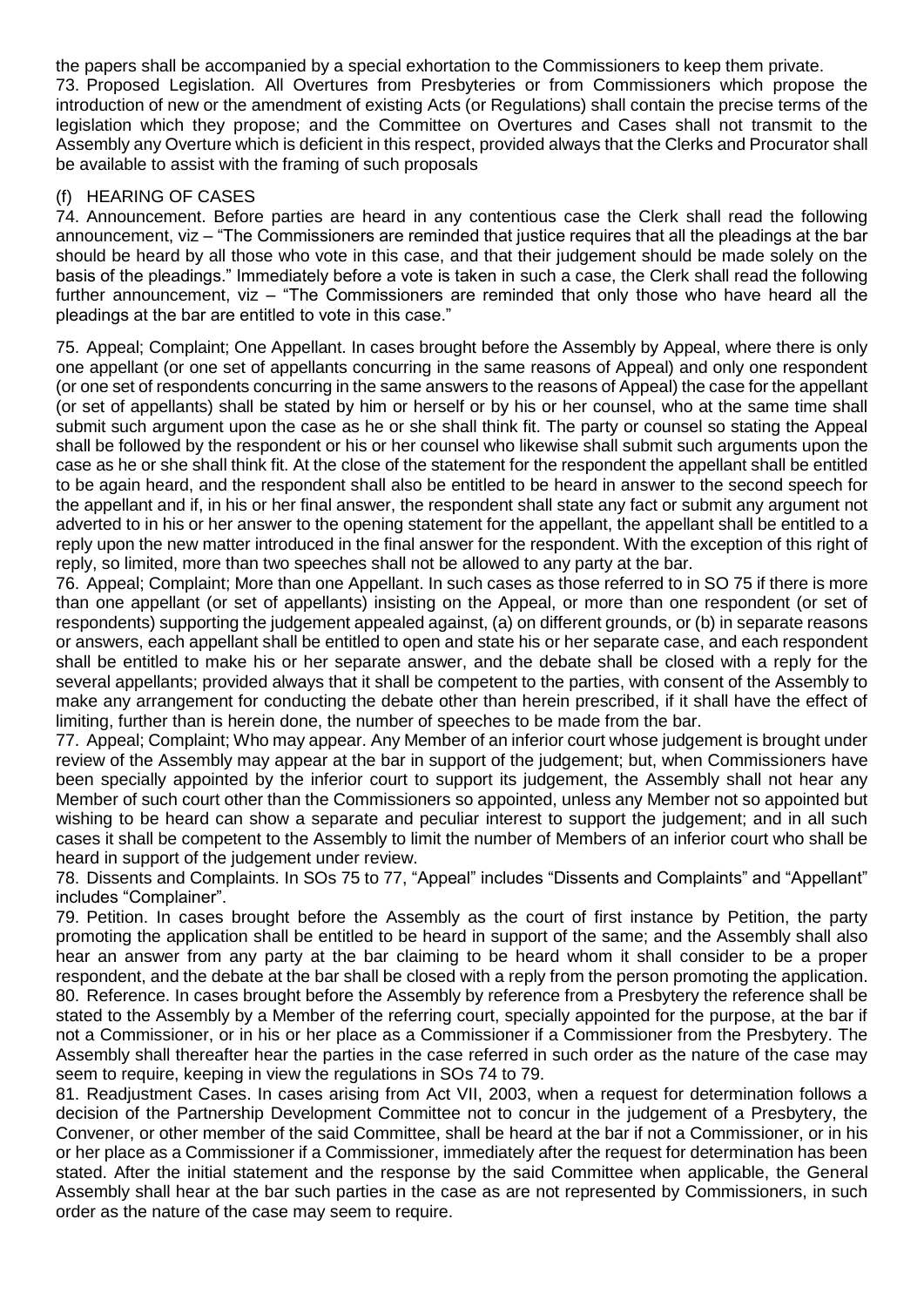## (a) ORDER OF THE DAY

82. When the Assembly have resolved that a case or other piece of business shall be taken up at a certain hour mentioned in the Order of Business, such case or other piece of business shall be taken not later than the hour fixed and the business before the Assembly, if not finished at the hour named, shall be adjourned, provided that, in the case of an Order of the Day following the Report of the Faith Impact Forum, such unfinished business shall not be taken up. If, in the opinion of the Moderator, it would be in accordance with the general convenience of the Assembly, the Moderator may allow the transaction of the business then actually under discussion to continue for a period of not more than fifteen minutes beyond the specified time, but no fresh business shall be commenced.

#### (b) MOTIONS

#### 83. TIME-BOUND

On the motion of the Procedure Committee or moved as part of the deliverance of the Assembly Business Committee, the General Assembly may resolve that the Report and draft Deliverance relating to a particular Council or Committee's Report be taken in a time-bound process of debate and decision. Such a motion shall be moved at least 24 hours in advance of the presentation of the Report concerned.

Having so resolved the General Assembly shall operate the following timetable:-

- a) Start times shall be allotted to specified Sections of the Report and to the related sections of the draft Deliverance. Discussion of any Section of the Report shall not commence later than its allotted start time, but may begin earlier if debate of the previous Section has been completed.
- b) If discussion and debate of a particular Section of the Report has not been concluded within its allotted time, then further consideration of associated sections of the draft Deliverance shall be sisted and the General Assembly shall take up the next Section of the Report.
- c) If, at the close of the debate on the last Section of the Report, there is still time before the Order of the Day requires to be implemented or business is due to conclude, then the General Assembly shall return for further debate of any outstanding sections of the draft Deliverance remaining relative to each Section of the Report.
- d) If the Order of the Day or anticipated close of business is imminent, then any outstanding sections of the draft Deliverance shall be voted upon without debate, except that other motions circulated in the Daily Papers shall also be taken, without debate, the Convener simply having the right to indicate whether or not the Council or Committee is willing to accept the motion.
- e) Where motions appearing in the Daily Papers do not relate directly to the Report and draft Deliverance proposed by the Council or Committee, they will be taken either at the end of the appropriate Section, if there is time available according to the allotted timetable, or at the end of the appropriate Section when the procedure leading to the Order of the Day (or close of business) is being implemented.

84. Right to Move. Any Commissioner to the Assembly may make a motion upon any matter coming regularly before the Assembly; and on rising to do so he or she shall read the terms of the motion having previously handed the same in writing on the form provided to the Assembly Office or other point of collection intimated to the General Assembly. It shall be in order to move a motion regarding any matter in the care of a Committee to which no reference is made in the Report of that Committee, provided that reasonable notice has been given in writing to the Convener before presentation of the Report. The mover of any counter-motion or amendment may reply to the discussion of his or her motion, immediately before the Convener closes the debate.

85. Withdrawal. When a motion has been duly seconded it shall not be competent to withdraw it, or to make any alteration upon it, without the permission of the Assembly.

86. Priority of Deliverance over other motion. The Deliverance on the Report of a Committee shall take precedence of any other motion on that subject.

87. Committee Convener. The Convener of a Committee when a Commissioner, on giving in the Report of that Committee, shall move the Deliverance proposed in terms of SO 41. A Convener, when not a Commissioner, shall be allowed to submit the Report of the Committee, and to give explanations in the subsequent discussion. In such a case the Principal Clerk, whom failing, the Depute Clerk, shall formally move the Deliverance. In all cases the Convener shall have the right of replying to the debate.

88. Introducer of Overture. The Introducer of an Overture, if a Commissioner, shall move the Deliverance; and if he or she is not a Commissioner the Principal Clerk, whom failing the Depute Clerk, shall formally move the Deliverance. The Introducer, whether a Commissioner or not, may answer questions or give explanations in the course of the debate and, if a Commissioner, may reply to, the discussion immediately before the relevant Convener closes the debate.

89. Notice of Motion. Commissioners are encouraged to give advance Notice of motions. Any Commissioner may, during the sittings of the Assembly, give advance notice of Motion on any subject due to come regularly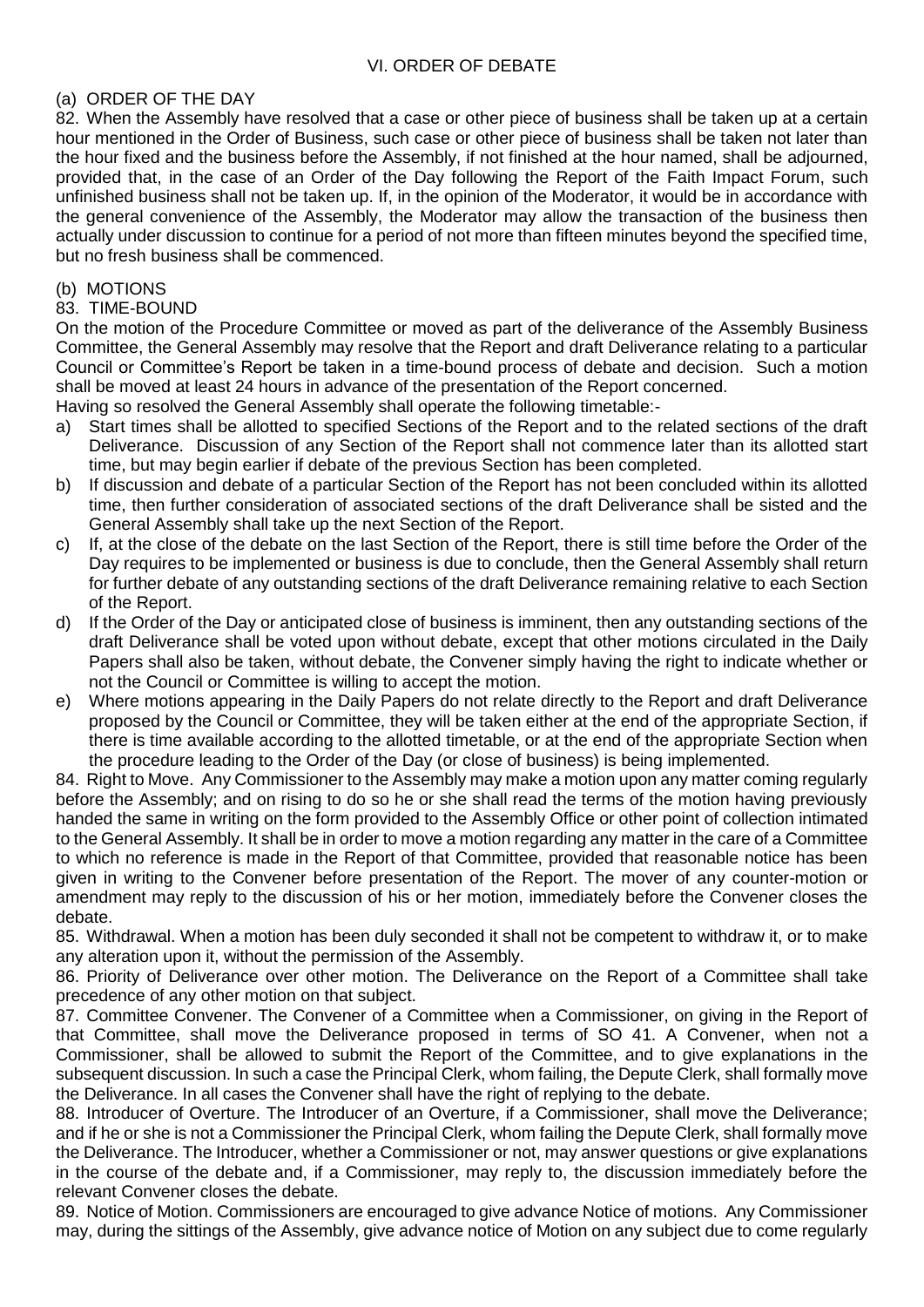before the Assembly, other than a contentious case. Notices of Motion so given in shall, if received in time to do so, be included in the "Assembly Papers" not later than the day on which the business is to be taken. Such circulated Notice of Motion shall confer no right of priority of moving same, the Moderator being the sole judge of the order in which Members are entitled to address the Assembly.

# (c) THE DEBATE

90. The Chair. Every speaker shall address the Assembly through the Moderator, and the correct address is "Moderator".

91. In Support. When a motion or motions have been made and seconded, any Member (including a formal seconder in terms of SO 95) may take part in subsequent debate.

92. Speeches. (1) Except as provided in SOs 84 and 87, no Member may speak twice on the same question except in explanation, and then only by special permission of the Assembly. (2) Members shall make relevant declarations of interest where the topic of debate makes it appropriate to do so.

93. Point of Order. Any Member may rise to speak to a Point of Order. A speaker is not to be interrupted unless upon a call to order. When so interrupted he or she shall cease speaking, and shall resume his or her seat until the Point of Order is decided. The Member calling to order shall state the grounds for so doing; and the speaker who has been interrupted may briefly reply in explanation, to show that he or she is not out of order, but no other Member may speak to the Point of Order unless with the permission or at the request of the Moderator, with whom the decision of the point rests, though the Moderator may put the point to a vote of the Assembly.

- 94. There shall be no right of reply to a debate except as provided for by SOs 84 and 87.
- 95. Limits. All speeches shall be limited to 5 minutes, with the following exceptions:
- (i) COMMITTEES Convener giving in the Report of his or her Committee and moving thereon (seconding to be formal) 15 minutes
- Convener responding to a question 4 minutes (ii) OVERTURES Introducing an Overture and when the Introducer is a Commissioner, moving thereon 10 minutes

Mover of other Motions in relation to Overture (seconding to be formal) 10 minutes

- (iii) PETITIONS Speeches of Petitioners 10 minutes
- 96. No Time Limit. The time limits shall apply, except in the following cases:
- (a) when the Assembly are debating specific proposals for change under Barrier Act procedure;
- (b) when the Assembly are exercising judicial functions;

(c) in Petitions when, for special reasons, the Committee on Overtures and Cases reports that the circumstances demand an extension, and when the General Assembly adopt that opinion;

(d) in any other matter when the Assembly Business Committee (in respect of the Order of Business for the first two days) or the Procedure Committee (in respect of the Order of Business for the subsequent days) declares that, in its opinion, such matter is of exceptional importance, and when the Assembly adopt that opinion.

#### (d) DEALING WITH MOTIONS

97. Character of Motions. Motions shall be considered as belonging to one of the following categories, and shall be dealt with as prescribed, viz:

1. The original Motion.

2. Counter-Motions – being Motions contradictory or negative of the original Motion or of a substantial part of the original Motion.

3. Amendments being Motions not substantially contradictory of the original Motion or Counter-Motion, but for making deletions, alterations, or additions thereto without defeating its main object.

4. Amendments of amendments already moved and seconded.

98. Moderator to Judge. The Moderator shall be judge of the category to which any Motions shall be considered to belong, and the ruling of the Moderator shall be final.

99. Grouping of Amendments. When to any Proposed Deliverance there has been given notice of amendments which differ from each other only slightly in their general tenor, the Moderator shall decide whether or not to permit more than one of such amendments to be moved.

100. Voting on Amendments. When an amendment (Category 3) has been proposed it shall be disposed of by the Assembly before any other counter-motion or amendment is proposed. However, it shall be in order for an amendment of an amendment (Category 4) to be proposed, seconded and debated, after which the Moderator shall take a vote "For" or "Against". When all such Category 4 motions have been so disposed of, the Assembly shall complete its consideration of the original amendment (Category 3) and the Moderator shall take a vote "For" or "Against" the original amendment amended or unamended as the case may be. For the avoidance of doubt, it is affirmed that the order of debate for Category 3 and Category 4 motions shall be the same except as herein provided and that the provisions of SO 87 shall apply to both.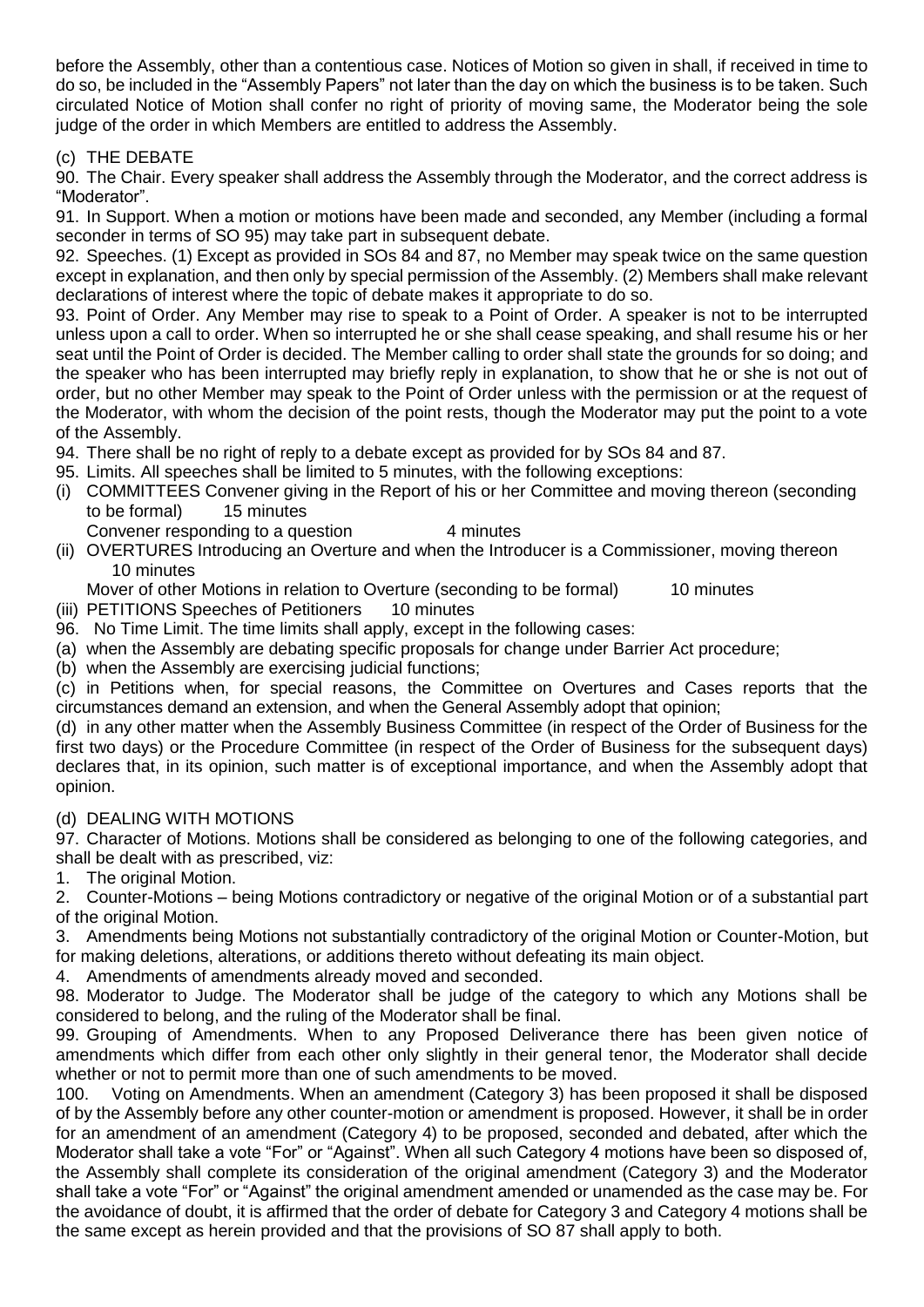101. Voting on Motions. After all amendments, if any, have been disposed of, the Moderator shall take a vote between all Motions in Categories (l) and (2), and in doing so shall adopt the following procedure. A vote shall be taken in one of the methods provided below, between all the Motions in the order in which they were made, beginning at the first. Each Commissioner may vote for one Motion only. If, on the numbers being announced, one Motion has obtained a clear majority of votes, all the other Motions shall fall; but if no Motion has obtained a clear majority, the Motion having the smallest number of votes shall be struck off and a vote taken between the remaining Motions; and the Assembly may determine.

102. Voting for Appointments. In the case of voting for appointments to vacant offices in the Church, where there are more than two nominations the Assembly shall vote separately on all the names proposed, and, unless there be a majority in favour of one over all the others combined, the one having the lowest number shall be dropped, and the Assembly shall again vote on those that remain.

103. Deliberative Vote. The Moderator or Acting Moderator in the Chair shall have no Deliberative Vote.

104. Casting Vote. If in any division there shall be an equality of votes for two proposals before the Assembly, the Moderator shall have power to give a deciding vote; and if in the course of the voting as provided in SOs 100 and 101 above, there should be an equality of votes for the two Motions having fewest votes, the Moderator shall have power to give a deciding vote and the Motion for which the Moderator shall vote shall be retained for the purpose of the next vote of the Assembly.

## (e) TAKING THE VOTE

105. The Moderator may, in any circumstances and at his or her sole discretion, ascertain the mind of the Assembly by asking the Commissioners to stand in their places, and shall intimate to the Assembly on which side there is in his or her opinion a majority. Unless the opinion of the Moderator so intimated is at once challenged, it shall become the decision of the Assembly. If any Commissioner challenges the opinion of the Moderator, the Assembly shall proceed to take an electronic vote using a system approved by the Assembly Business Committee. Alternatively, it shall be open to the Moderator, again at his or her sole discretion and in any circumstances, to ascertain the mind of the Assembly by recourse to the use of electronic voting. After all votes have been counted the Moderator shall intimate the result of the voting which will become the decision of the Assembly. In no circumstances shall a second vote be taken on a matter which has already been the subject of a vote by electronic voting. The Procedure Committee shall ensure that Commissioners are familiar with the method of electronic voting and will appoint Tellers to assist Commissioners, where necessary, with the process of casting votes and to assist the Assembly with the process of voting by paper ballot which shall be a competent alternative to the taking of a vote by electronic means in the event of a failure in the electronic voting system.

#### (f) DISSENTS

106. Entering. Any Commissioner dissatisfied with a judgement of the Assembly, which has not been unanimous, has the right to enter his or her dissent against it; but no dissent can be given in until the matter to which it refers has, for that session, been disposed of, the Minute adjusted, and the Assembly is ready to proceed to other business.

107. Adhering. When a dissent has been entered, it is in order for any other Commissioner present when that judgement was pronounced to adhere to such dissent. No other's adherence may be entered.

108. Reasons. A person dissenting may do so with or without giving in reasons of dissent. If he or she dissent for reasons given in at the time, or to be afterwards given in, such reasons shall, if received by the Assembly as proper and relevant, and provided they are given in before the close of the next session (or, when made on the last day of the Assembly, before the close of the same session), be recorded in the Minutes.

109. Answers. If the Assembly appoint a Committee to prepare answers to reasons of dissent, the Report of the Committee shall, except on the last day of the Assembly, be in the "Assembly Papers"; and, as approved by the Assembly, shall be included in the Minutes, if the reasons of dissent have been so circulated.

110. Record of Dissents. Reasons of dissent and answers thereto when not entered in the Minutes, shall be kept in a separate Record of Dissents.

#### VII. COMMITTEES AND THEIR MEMBERSHIP

# (a) COMMITTEES

111. Committees. The Committees of the General Assembly shall be those listed in SO 113 together with such *ad hoc* Committees as the General Assembly may appoint from time to time. Clerical services for the *ad ho*c Committees shall normally be provided by the staff of the Principal Clerk's Department.

112. Quorum. Save for the Judicial Proceedings Panel and those bodies where provision is already made for a quorum, the quorum of Standing Committees of the General Assembly listed in SO 113 shall be three. When a meeting ceases to be quorate, business must be suspended. The quorum shall apply also to subcommittees and other bodies constituted from the relevant Standing Committees where such sub-committees and other bodies have decision-making powers, but not otherwise.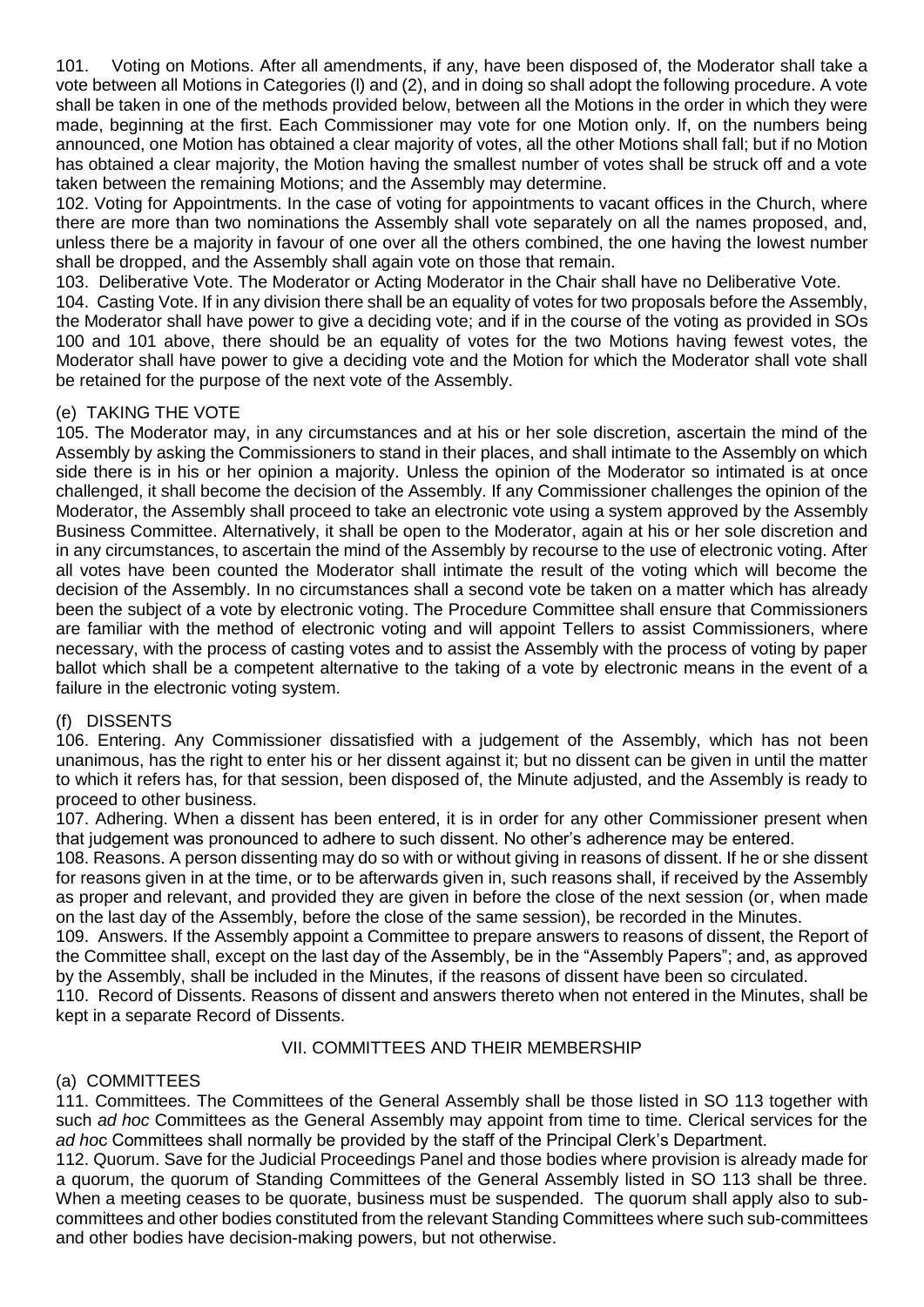113. Membership. The Standing Committees of the General Assembly shall have membership as follows, General Assembly appointments being made on the nomination of the Nomination Committee except where otherwise stated.

# 1. **Assembly Business Committee**………………….16/17

Convener, Vice-Convener, 2 members of the Legal Questions Committee (Convener and another member involved more in judicial matters to be nominated by the Legal Questions Committee), a further 6 members made up of ministers and elders with experience of the General Assembly, with the following members *ex officio*: the Moderator and the Moderator Designate, the Principal Clerk, the Depute Clerk, the Solicitor, the Procurator and the General Treasurer. The Convener and Vice-Convener are also to serve as Convener and Vice-Convener respectively of the Procedure Committee.

## 2. **Assembly Trustees** ............ 14

12 trustees appointed in accordance with the Constitution and Remit approved at the General Assembly of 2019 (from which shall be drawn the Convener, Vice-Convener, and Administrative Trustee), plus 2 *ex officio* members: the Convener of the Assembly Business Committee and the Chair of the General Trustees.

## 3. **Audit Committee………………**6

Convener, who shall not be an Assembly Trustee, three voting members appointed by the General Assembly through the Nomination Committee, all of whom shall be independent of the Unincorporated Entities and at least one of whom shall have recent and relevant financial experience, and two additional voting members be appointed by the Assembly Trustees. The quorum shall be three voting members, at least one of whom is a Trustee member. The Chief Officer and the General Treasurer shall attend without a right to vote or make a motion. In addition, other officials, as required by the Committee, may be in attendance from time to time without a right to vote or make a motion. Representatives of the External and Internal Auditors, shall be entitled to attend all meetings but without a right to vote or make a motion.

# 4. **Church of Scotland Investors Trust**

Trustees are appointed as required, by the General Assembly on the nomination of the Trust.

- 5. **Church of Scotland Trust** Trustees are appointed as required, by the General Assembly on the nomination of the Trust.
- 6. **Committee on Chaplains to HM Forces**…..……………18 Convener, Vice-Convener and 16 members appointed by the General Assembly. There are also 2 nonvoting members: one representative from and appointed by each of the Faith Nurture and Faith Impact Forums.
- 7. **Delegation of the General Assembly**…………4

The Clerks of Assembly, the Principal Clerk as Chairman, the Procurator and the Solicitor of the Church, *ex officiis*.

8. **Ecumenical Relations Committee**……………….10 plus representatives, co-optees and corresponding members

a)

8 members appointed by the General Assembly one to be attached, for the purposes of ecumenical accompaniment, to each of the Faith Nurture Forum, the Faith Impact Forum, the Social Care Council, and the Theological Forum.

b)

Convener who will act as a personal support for the Ecumenical Officer (EO) and Vice-Convener, appointed by the General Assembly.

c)

A representative of the Roman Catholic Church in Scotland appointed by the Bishops' Conference and 1 representative from each of 3 churches drawn from among the member churches of ACTS and the Baptist Union of Scotland, each to serve for a period of 4 years.

d)

The Committee shall co-opt Church of Scotland members elected to the central bodies of Churches Together in Britain and Ireland (CTBI), the Conference of European Churches (CEC), the World Council of Churches (WCC), the World Communion of Reformed Churches (WCRC) and the Community of Protestant Churches in Europe (CPCE, formerly the Leuenberg Fellowship of Churches).

e)

The General Secretary of ACTS shall be invited to attend as a corresponding member.

f)

For the avoidance of doubt, while only those persons appointed under paragraphs a) and b) above shall be entitled to vote, before any vote is taken the views of members representing other churches shall be ascertained. The Convener shall be entitled to call a meeting of the voting members.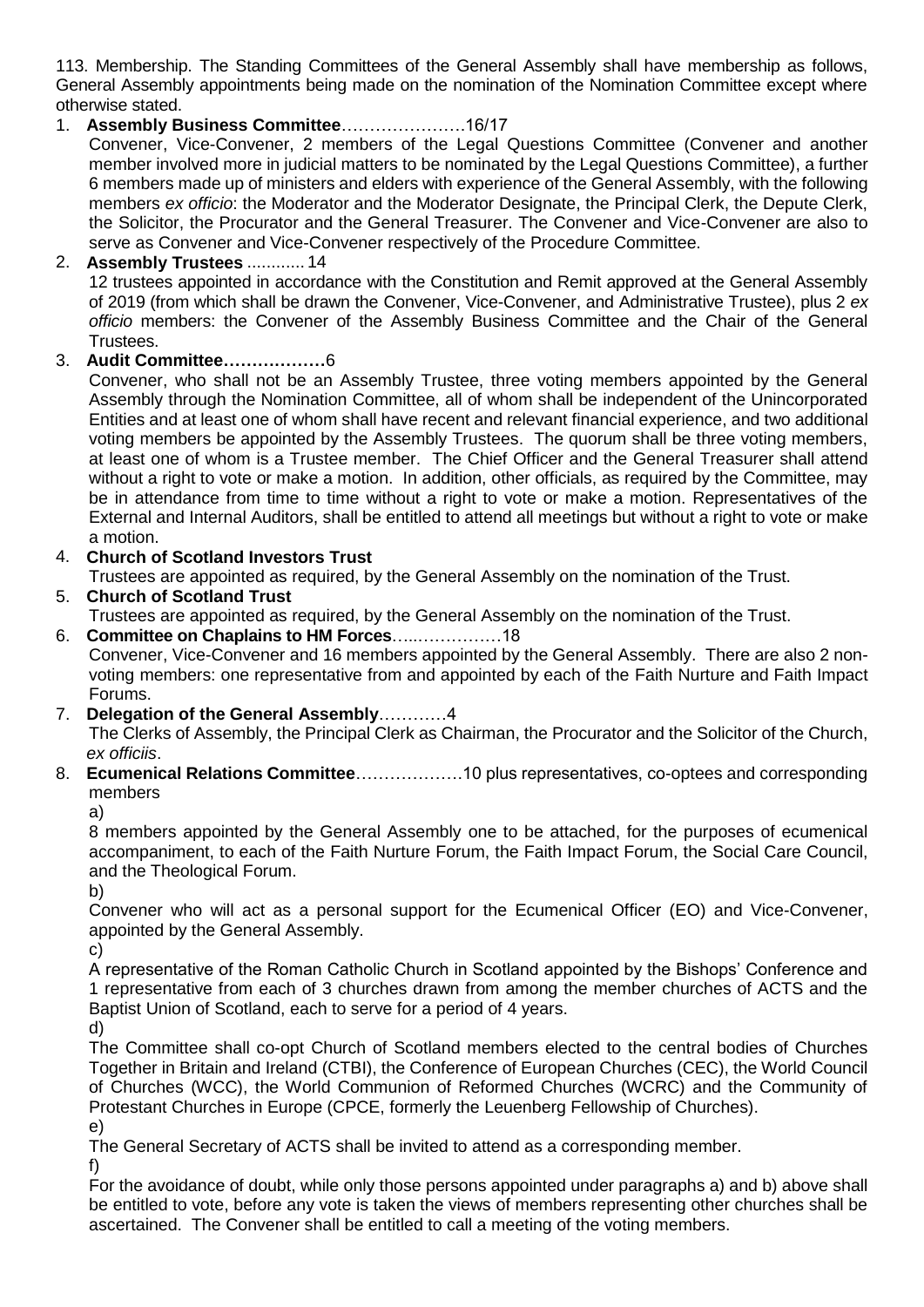- 9. **Faith Impact Forum**………………15 Convener, Vice-Convener and 13 members nominated by the Nomination Committee and appointed by the General Assembly.
- 10. **Faith Nurture Forum**………………15 Convener, Vice-Convener and 13 members nominated by the Nomination Committee and appointed by the General Assembly.

# 11. **General Trustees**

Trustees are appointed as required, by the General Assembly on the nomination of the Trust.

# 12. **Iona Community Board**...... 20

Convener and 5 members appointed by the General Assembly;

6 members appointed by and from the Iona Community, 2 changing each year;

The Leader of the Iona Community;

1 member appointed by and from the Presbytery of Argyll.

In addition the Board will invite 6 member churches of Churches Together in Britain and Ireland (CTBI) to appoint a representative member to the Board, such members being eligible to serve for a maximum period of 4 years.

# 13. **Judicial Panel**

20 people being ministers, elders and deacons nominated by the Nomination Committee and appointed by the General Assembly. All members of the Judicial Panel shall be qualified to practise as lawyers or shall be experienced in the law and practice of the Church. Notwithstanding SOs 114 and 118, the members of the Judicial Panel shall initially be appointed for a term of four years, and shall be eligible for reappointment for further terms of four years.

# 14. **Legal Questions Committee**…………….16

Convener, Vice-Convener and 10 members appointed by the General Assembly, the Clerks of Assembly, the Procurator and the Solicitor of the Church.

## 15. **Life and Work Editorial Advisory Committee**……….9

Convener and 7 members together with the Principal Clerk as an *ex officio* member. The members should represent a wide range of theological opinion and perspectives, with an interest and particular gifts to offer the Committee, for example journalism, magazine production, former contributors. The Committee may co-opt members with particular gifts or information.

## 16. **Ministries Appeal Panel**………….5

Convener, Vice-Convener and 3 members appointed by the General Assembly. At least 1 member shall be legally qualified, at least 1 shall be a minister and at least 1 shall be an elder.

# 17. **Nomination Committee** ...... 26

Convener, Vice-Convener and 24 members appointed by the General Assembly. Notwithstanding SO 118, no member of the Committee, having served a term of 4 years, shall be eligible for re-election until after a period of 4 years, except for special cause shown. The Convenership of the Committee shall be for 3 years.

# 18. **Nomination of the Moderator Committee** …………Up to 15

Up to 8 ministers and deacons and up to 7 elders appointed by the General Assembly, to create a Committee which is representative of the diversity of the whole Church. The Committee is to be convened by the immediate past-Moderator of the General Assembly, failing which by another former Moderator of the General Assembly.

#### 19. **Personnel Appeal Group** .....8

8 members appointed by the General Assembly with the Solicitor of the Church as Secretary. Members shall not include any former or current members of staff of any of the Church's Employing Agencies (including the Social Care Council), nor any current Council or Committee member.

# 20. **Registration of Ministries Committee**.……5

Convener, Vice-Convener and 3 members. 1 member is appointed by the Legal Questions Committee, 1 member by the Faith Nurture Forum and 3 members by the General Assembly. The Convener and Vice-Convener are appointed by the General Assembly from the General Assembly appointees. One or other of the Clerks to the General Assembly and the Secretary to the Faith Nurture Forum attend the Committee *ex officiis* in an advisory capacity but are not members. The Committee is clerked by a person from the Faith Nurture Forum who is not a member of the Committee.

# 21. **Safeguarding Appeal Panel**……….6

A Panel of 6 persons appointed by the General Assembly, being persons with Safeguarding and other relevant experience, and including at least two persons who shall be qualified to practise as lawyers or who are experienced in the law and practice of the Church, and at least two ministers. None of the Panel shall be a current or former employee of any of the Employing Agencies or a current member of the Safeguarding Committee.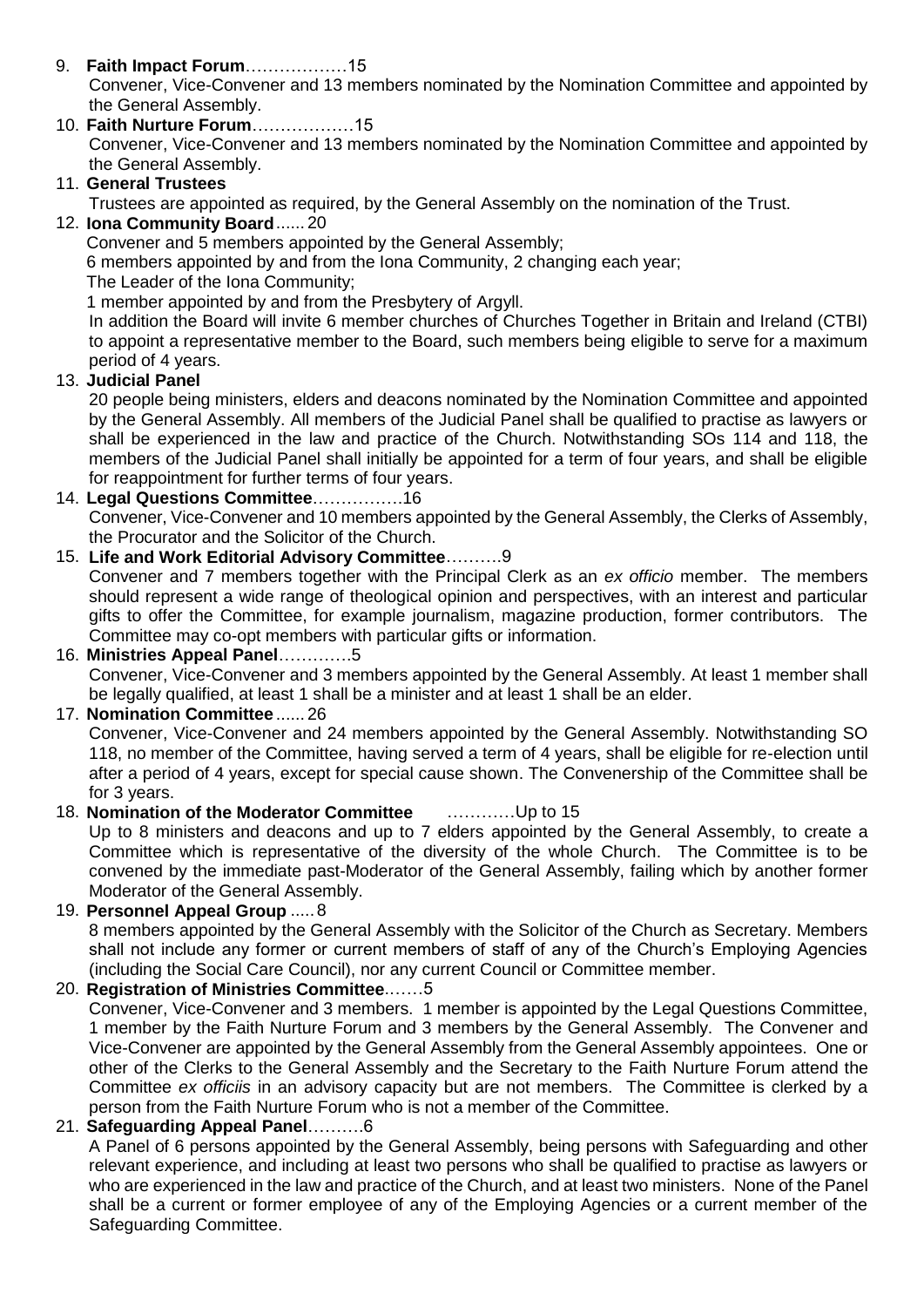# 22. **Safeguarding Committee**…..11

Convener, Vice-Convener and 6 members appointed by the General Assembly, 1 representative (voting member) from and appointed by each of the Faith Nurture Forum, the Faith Impact Forum, the Social Care Council, the Solicitor of the Church, the National Adviser (Head of Safeguarding) as Secretary to the Committee, the Chief Officer and up to 4 members co-opted by the Committee for their expertise. For the avoidance of doubt it is declared that only the following persons will be entitled to vote: Convener, Vice-Convener, the six Assembly appointed members and the three representatives from each of the Faith Nurture Forum, the Faith Impact Forum and the Social Care Council.

# 23. **Social Care Council**............ 12

Convener, Vice-Convener and 9 members appointed by the General Assembly, with the Chief Executive Officer of CrossReach as a non-voting *ex offici*o member. At least one member shall be a Church of Scotland minister.

# 24. **Theological Forum**………….13

Convener, Vice-Convener and 11 members appointed by the General Assembly, the membership being selected to provide an appropriate balance of (a) ministers of Word and Sacrament, (b) members of academic staff from the Divinity Schools (or equivalent) of Institutions of Higher Education in Scotland, (c) elders and (d) members drawn from the wider membership of the Church chosen for their particular expertise, experience or provenance.

# 25. **Trustees of the Housing and Loan Fund** ……………..Up to 11

Up to 3 ministers and 1 member appointed by the Faith Nurture Forum, who having served a term of 4 years shall be eligible for re-appointment for a second 4 year term;

Up to 4 appointed by the General Assembly on the nomination of the Trustees, who having served a term of 4 years shall be eligible for re-appointment for a second 4 year term;

Up to 3 appointed by the Baird Trust, for a term of office determined by that Trust.

Any Trustee (other than one appointed by the Baird Trust) may serve for up to a further two four-year terms if elected also as Chairperson or Depute Chairperson.

## (b) MEMBERS

114. Period of Service. All Members of each of the Standing Committees shall retire after serving for four years, save for the Faith Nurture Forum and the Faith Impact Forum where the period is three years.

115. Representatives. Bodies entitled to appoint representatives shall be permitted to make changes in their representation for special reasons in any year.

116. Non-attendance. The name of a Member shall be removed from any Standing or Special Committee which has met three times or oftener between 1 June and 1 March unless he or she has attended one-third of the meetings held within that period. Attendance at meetings of Sub-Committees shall for this purpose be reckoned as equivalent to attendance at the meeting of the Committee itself.

117. Replacement. When a Minister, Elder, or Member of any Standing or Special Committee is unable to accept the appointment, or where from any cause vacancies occur in Committees during the year, that Committee, after consultation with the Convener of the Nomination Committee, may appoint a Member to take the place of the Member whose retirement has caused the vacancy. All such appointments, if for a longer period than one year, shall be reported for confirmation through the Nomination Committee to the General Assembly.

118. Re-election. A Member retiring from a Council or Committee by rotation, or having his or her name removed for non-attendance, shall not be eligible for re-election to that Council or Committee until the expiry of one year thereafter, unless the Assembly are satisfied, on the Report of the Nomination Committee, on information submitted to it by the Council or Committee concerned, that there are circumstances which make re-election desirable; but where more than one member is due to retire then not more than one-half of the retiring members be so re-elected. No Member shall normally serve for more than two consecutive terms of office. (If possible 20 per cent of the Assembly appointed members of Councils or Committees should be under the age of 35 at the time of their appointment). A Member appointed in the room of one deceased, resigned or removed, or of one appointed as Convener or Vice-Convener, shall serve for the remainder of the period for which the person was appointed whose place he or she takes, and on retiral shall be eligible for re-election if he or she has not served for more than two years.

A retiring Convener shall be eligible for re-election as an additional member of the Council or Committee concerned to serve for one year only immediately following tenure of office as Convener.

119. Eligibility. No person shall be a Member of more than three Councils or Committees at the same time. Appointments ex officio shall not be reckoned in this number. This rule shall not apply to those for whom the Nomination Committee is prepared to give special reason to the Assembly for their appointments to more than three Committees.

The Nomination Committee shall not nominate for Committees any of its own number except in special